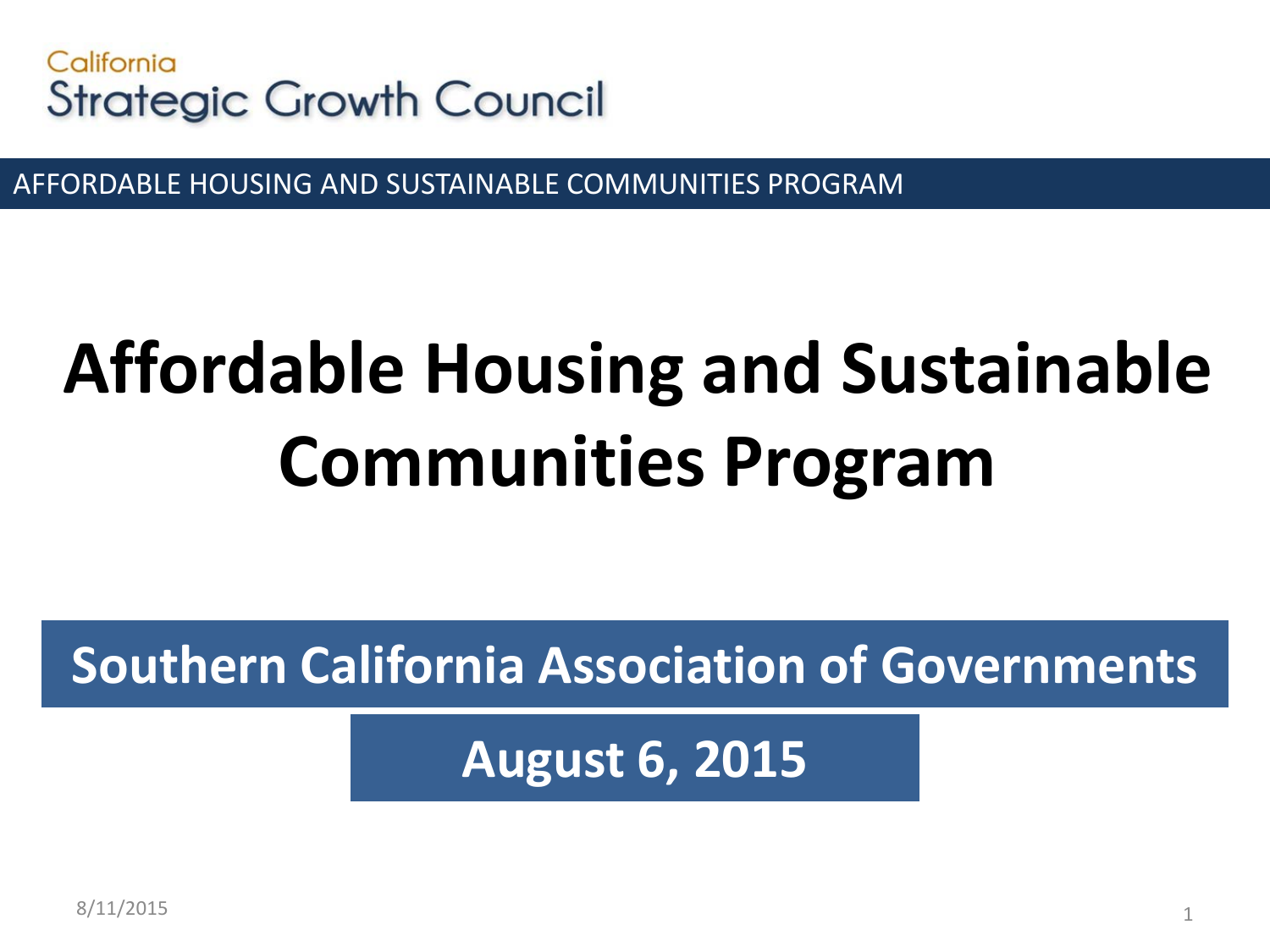AFFORDABLE HOUSING AND SUSTAINABLE COMMUNITIES PROGRAM

# **Program Objectives:**

To fund projects that

- result in the reduction of greenhouse gas emissions and vehicle miles travelled (VMT) and
- increase accessibility of housing, employment centers and key destinations through low-carbon transportation options such as walking, biking and transit.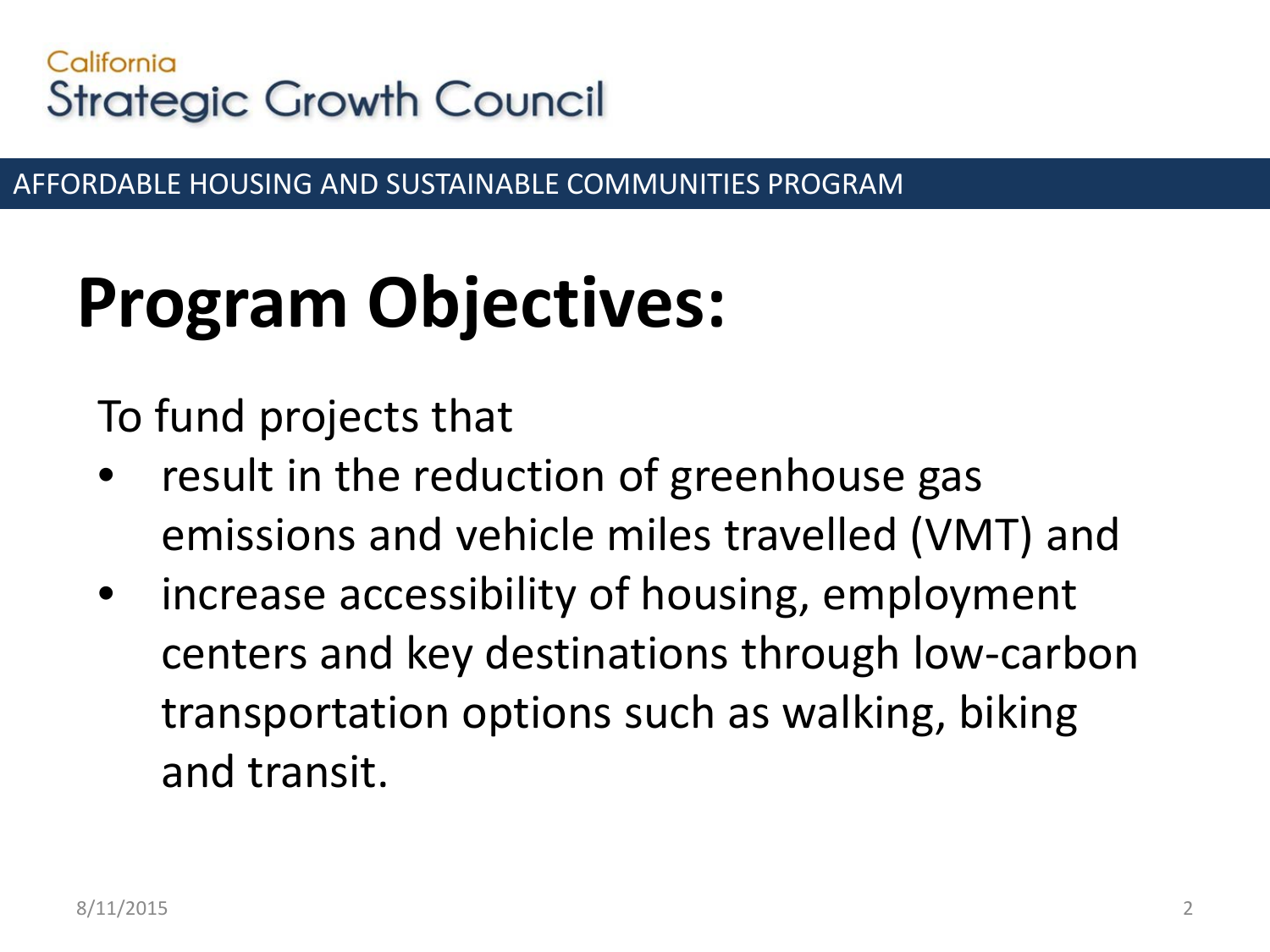#### AFFORDABLE HOUSING AND SUSTAINABLE COMMUNITIES PROGRAM

# **Eligible Applicants**

- **City**
- **County**
- City/County
- Public Housing Authority
- Transit Agency or Operator
- Regional Transportation Planning Agency
- Local Transportation Commission
- Congestion Management Agency
- Joint Powers Authority
- **School District**
- Facilities District
- University or Community College District
- Developer: Public, Private, or Nonprofit
- Program Operator: Public, Private, or Nonprofit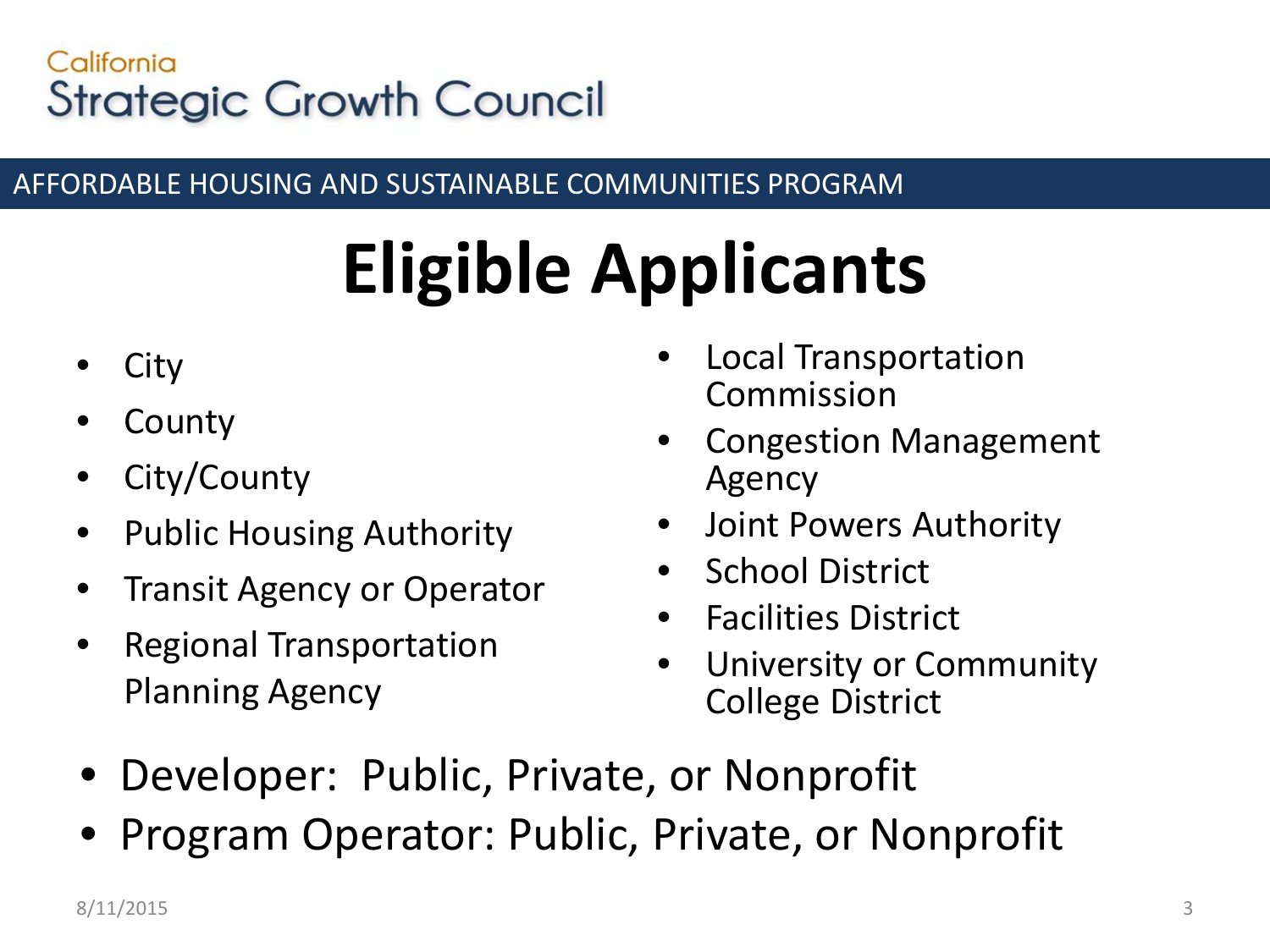AFFORDABLE HOUSING AND SUSTAINABLE COMMUNITIES PROGRAM

- **Competitive Statewide Program**
	- **50% required investment in affordable housing**
	- **50% required investment in disadvantaged communities**

4

- **Awarded \$121.9 million in 2014-15**
- **\$400 million\* available in 2015-16**

8/11/2012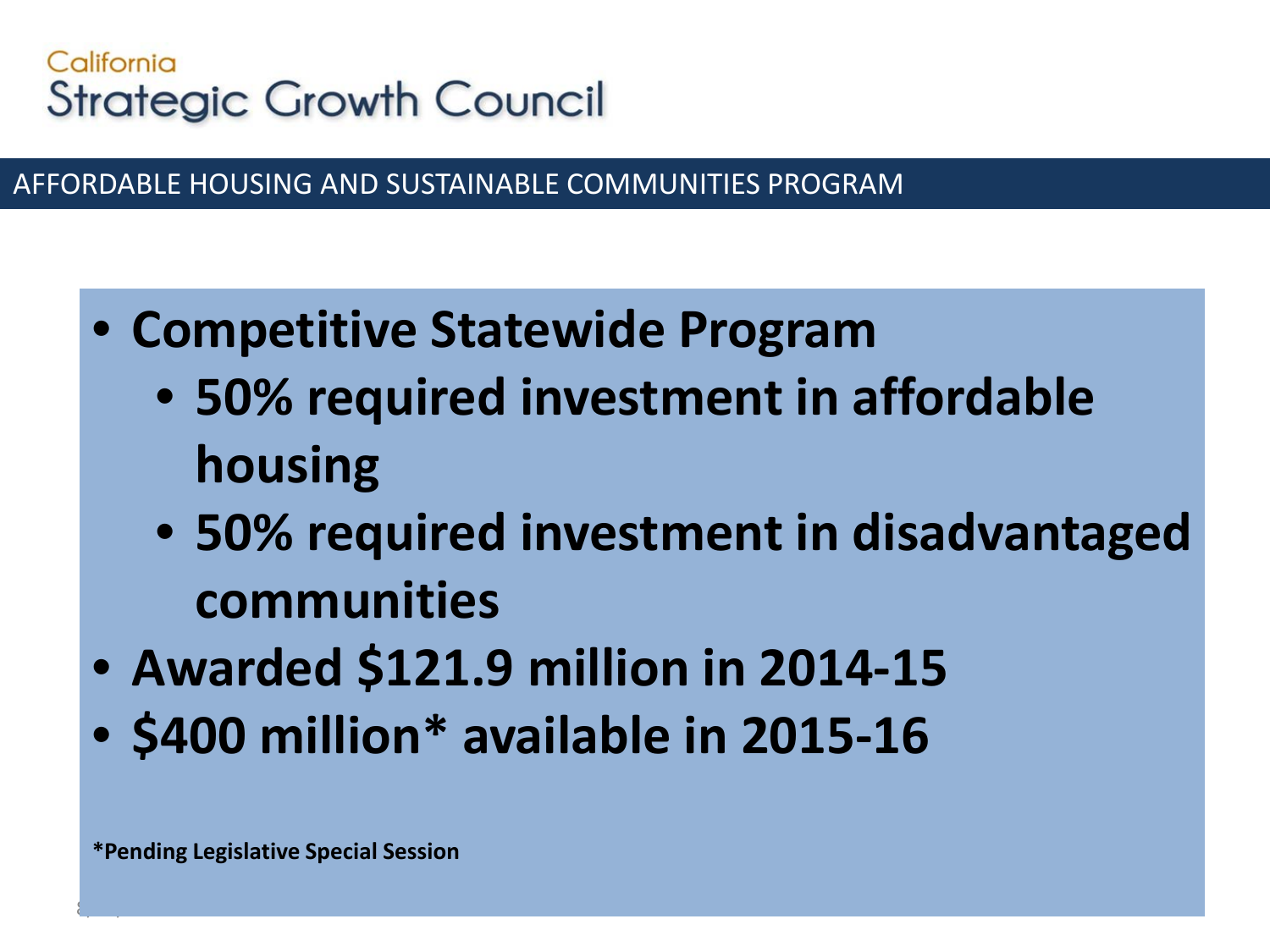

AFFORDABLE HOUSING AND SUSTAINABLE COMMUNITIES PROGRAM

### Questions about the AHSC Program?

### Email: [ahsc@sgc.ca.gov](mailto:ahsc@sgc.ca.gov)

[http://www.sgc.ca.gov/s\\_ahscprogram.php](http://www.sgc.ca.gov/s_ahscprogram.php)

### Thank you!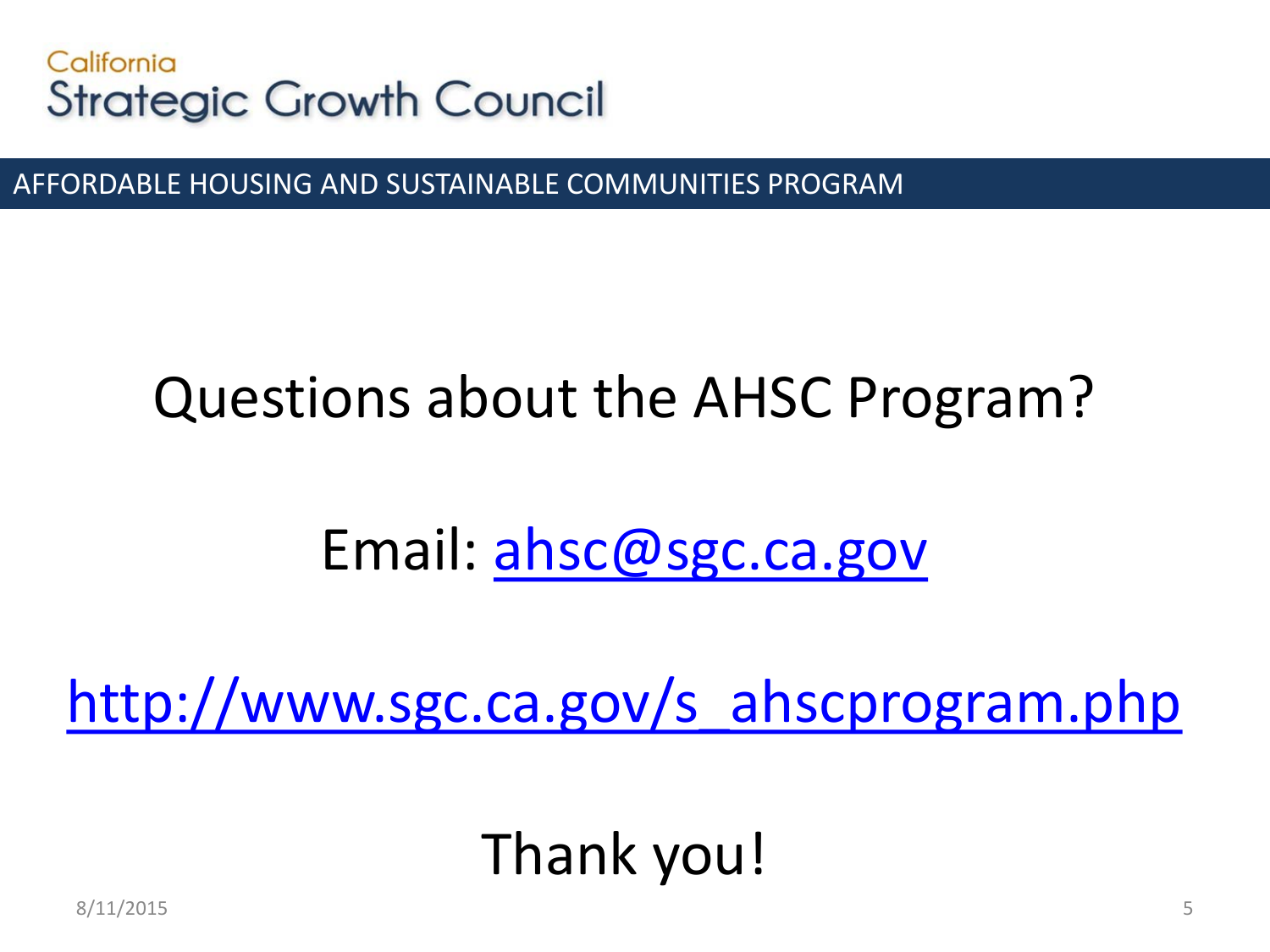

AFFORDABLE HOUSING AND SUSTAINABLE COMMUNITIES PROGRAM

## **2014-15 Statistics**

### **723,286 METRIC TONS IN AVOIDED GHG EMISSIONS = TAKING 140,000 CARS OFF THE ROAD FOR ONE YEAR**

2,003 new affordable units near transit

28 projects

21 cities

19 counties

\$92 million to benefit Disadvantaged Communities

\$32 million for transit, walking & biking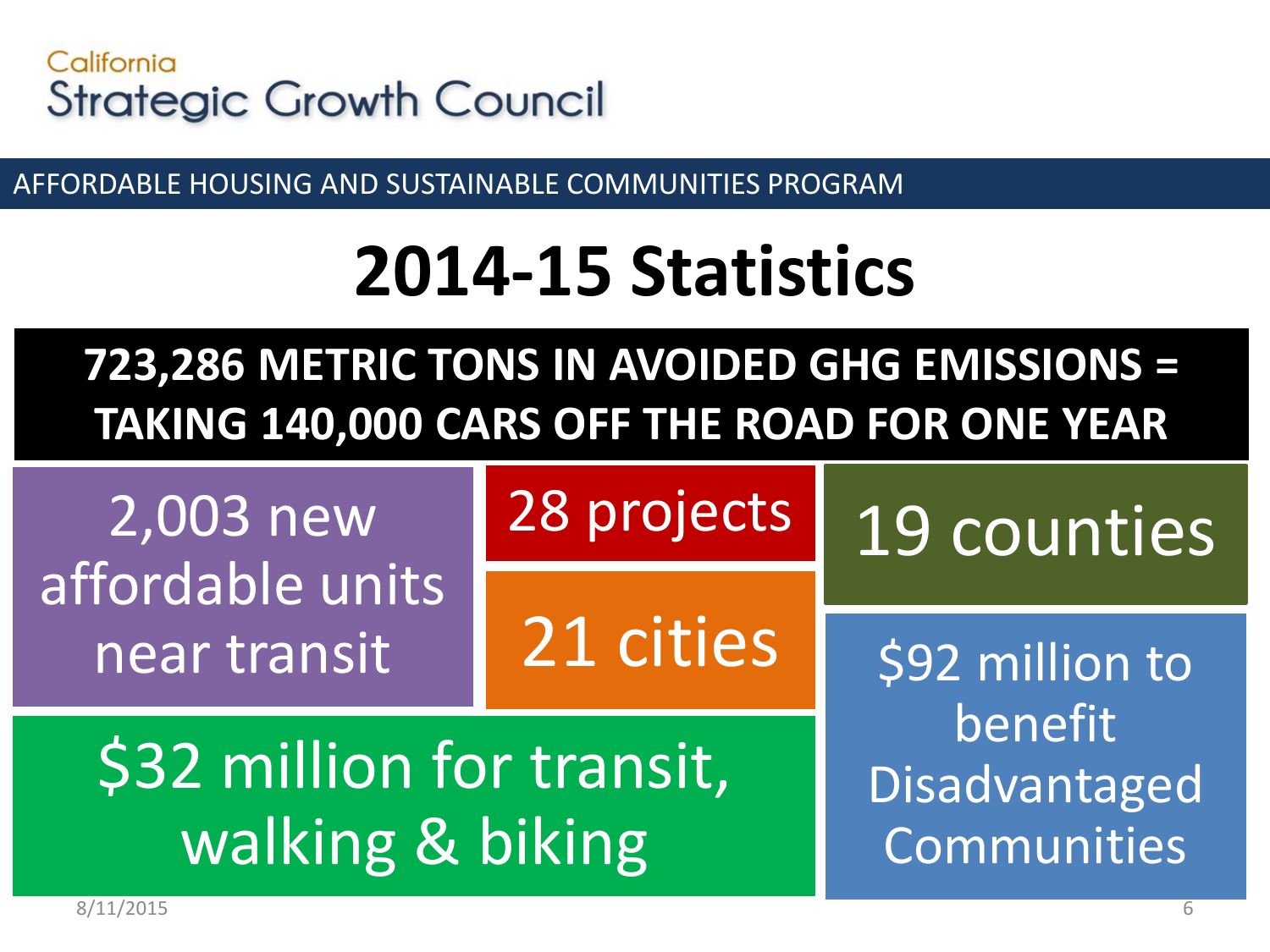AFFORDABLE HOUSING AND SUSTAINABLE COMMUNITIES PROGRAM

## **Transit-Oriented Developments**

• Located within a 1/2 mile of High-Quality Transit

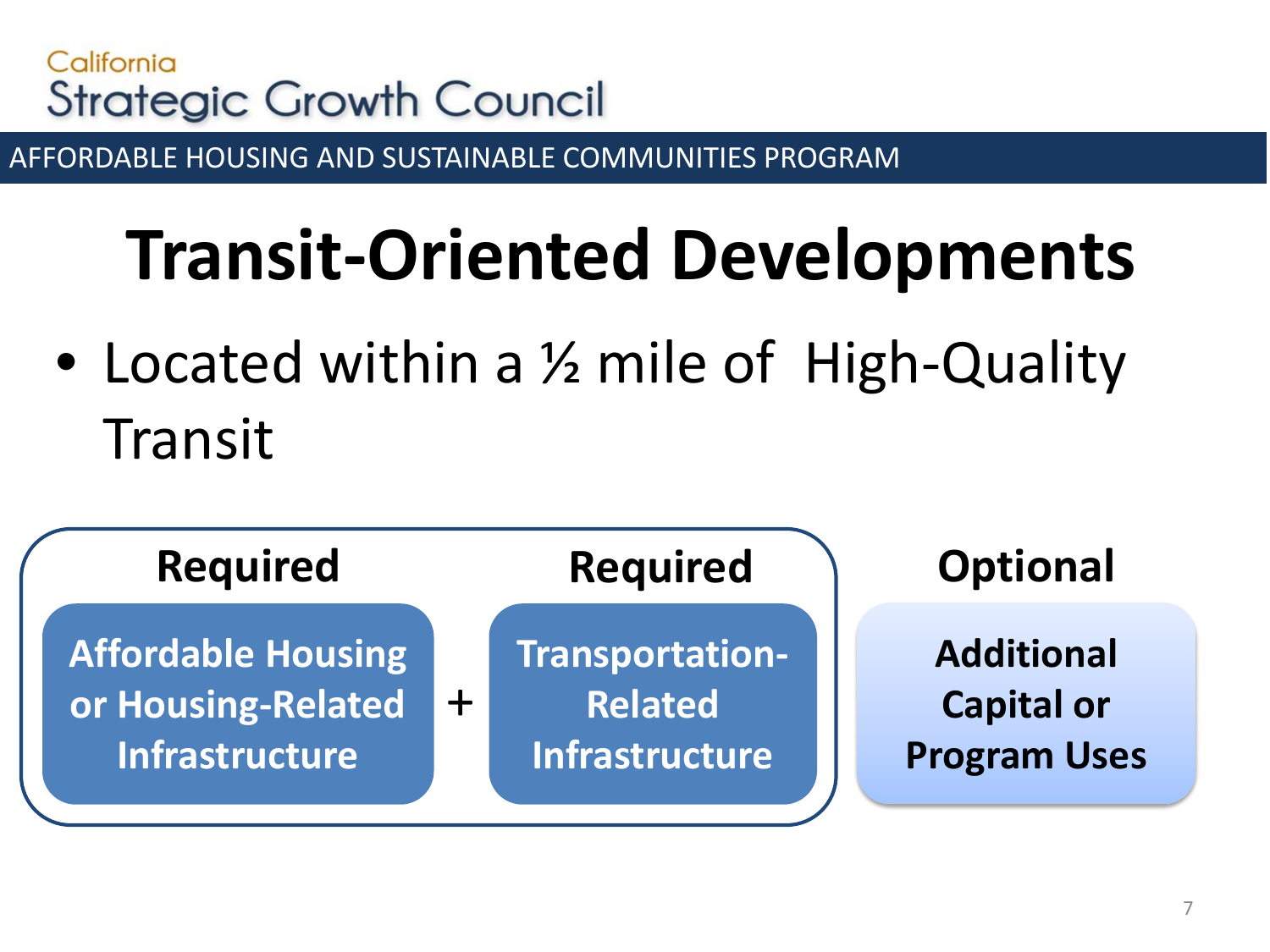AFFORDABLE HOUSING AND SUSTAINABLE COMMUNITIES PROGRAM

# **Integrated Connectivity Projects**

- Must have Qualifying Transit
- May include affordable housing, but not required

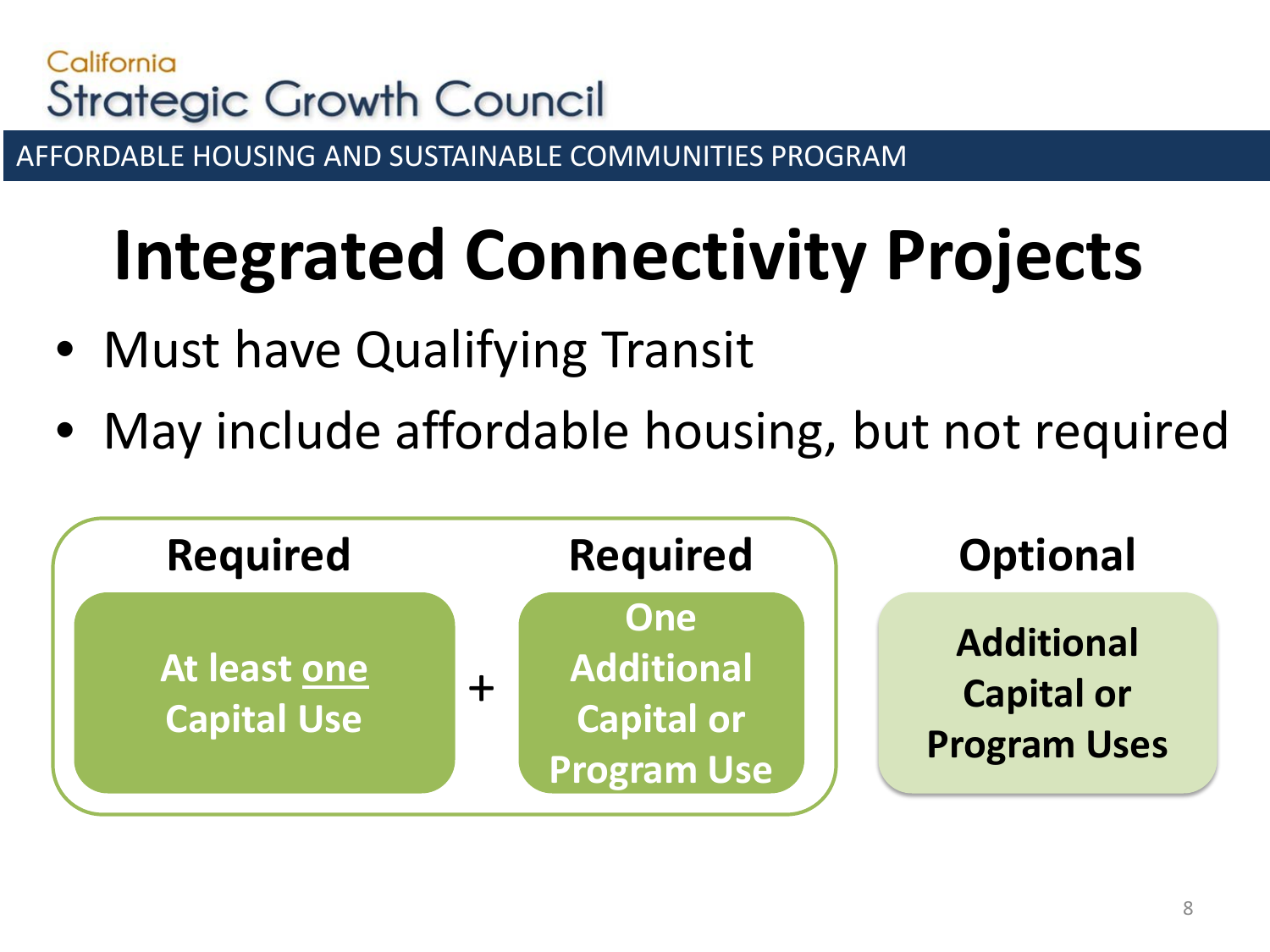AFFORDABLE HOUSING AND SUSTAINABLE COMMUNITIES PROGRAM

# **What is Qualifying Transit?**

- A transit line serving the public and includes various forms of fixed transit service (Rail Service and Bus Service) and Flexible Transit Service.
- Flexible Transit Service is characterized by flexible routing and scheduling of small/medium vehicles operating in shared-ride mode between pick-up and drop-off locations according to passenger needs. Flexible Transit Service includes vanpool, shuttle and feeder bus systems.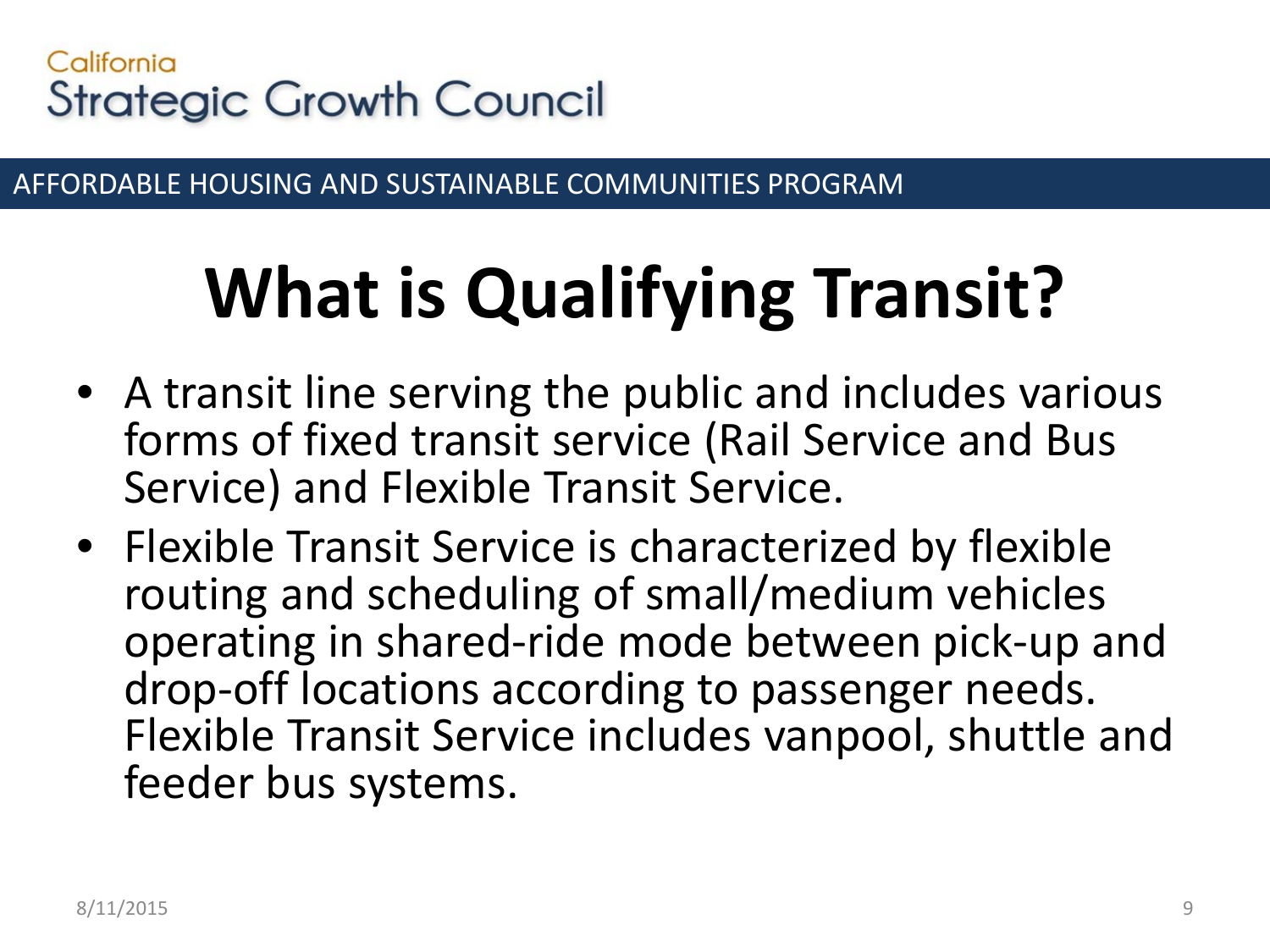## **2014-15 AHSC Projects Awarded in SCAG Region**

- **Sylmar Court Apartments – City of Los Angeles**
- **Crenshaw Villas – City of Los Angeles**
- **Anchor Place – City of Long Beach**
- **Depot at Santiago – City of Santa Ana**
- **Mosaic Gardens at Westlake – City of Los Angeles**
- **El Segundo Family Apartments - City of Los Angeles**
- **127th Street Apartments - City of Los Angeles**
- **MacArthur Park Apartments (Phase B) - City of Los Angeles**
- **Gundry Hill Apartments – City of Signal Hill**
- **March Veterans Village – City of Riverside**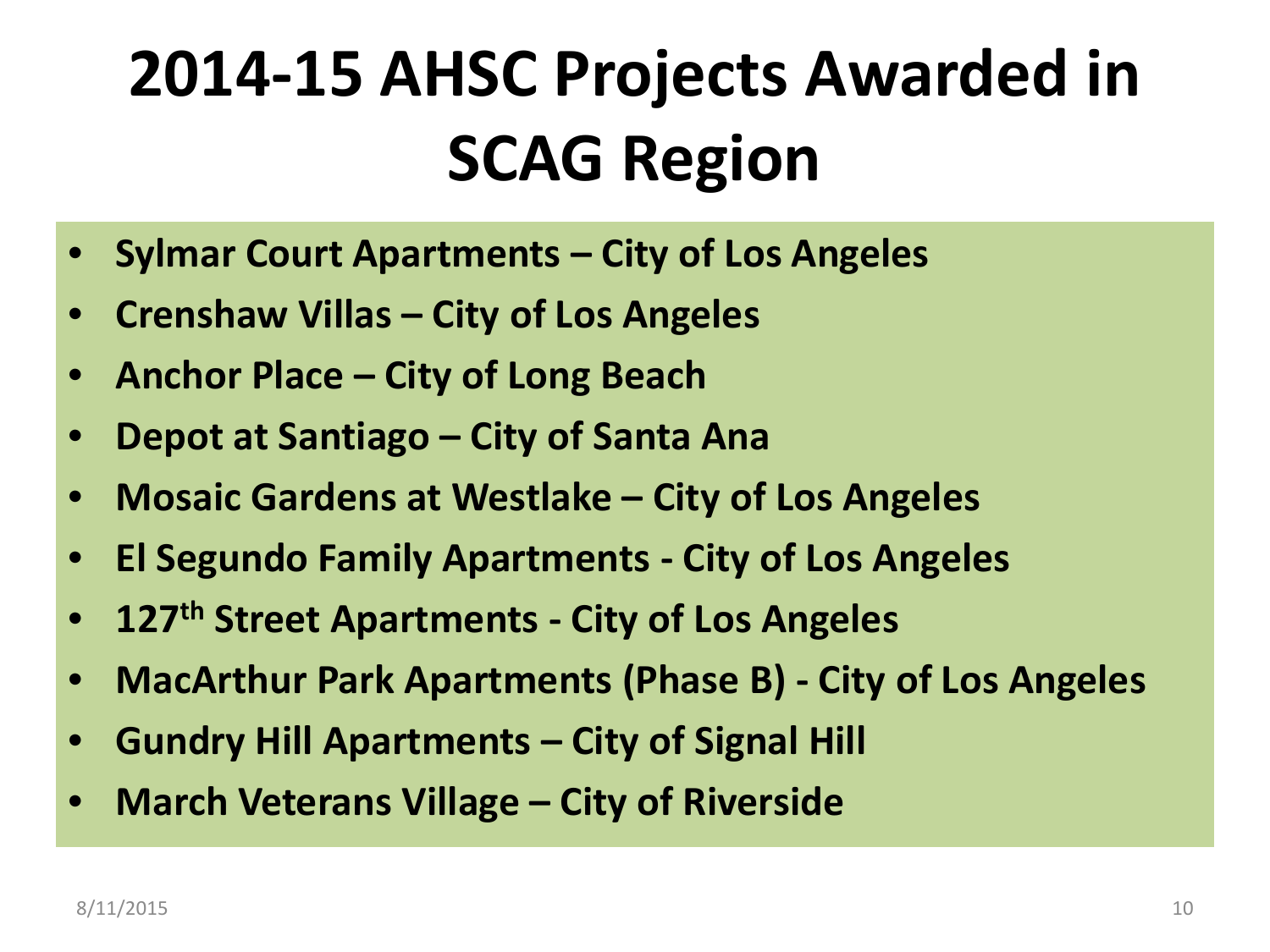AFFORDABLE HOUSING AND SUSTAINABLE COMMUNITIES PROGRAM

# **Key Factors in Year One**

- Project Readiness (Site Control, Permits and Environmental Clearances)
- Leverage: Other Funding Sources
- Housing Unit Density
- Proximity to Dense Job Centers
- Transit and Active Transportation Investments
- Jurisdictional Caps
- Timing of Application